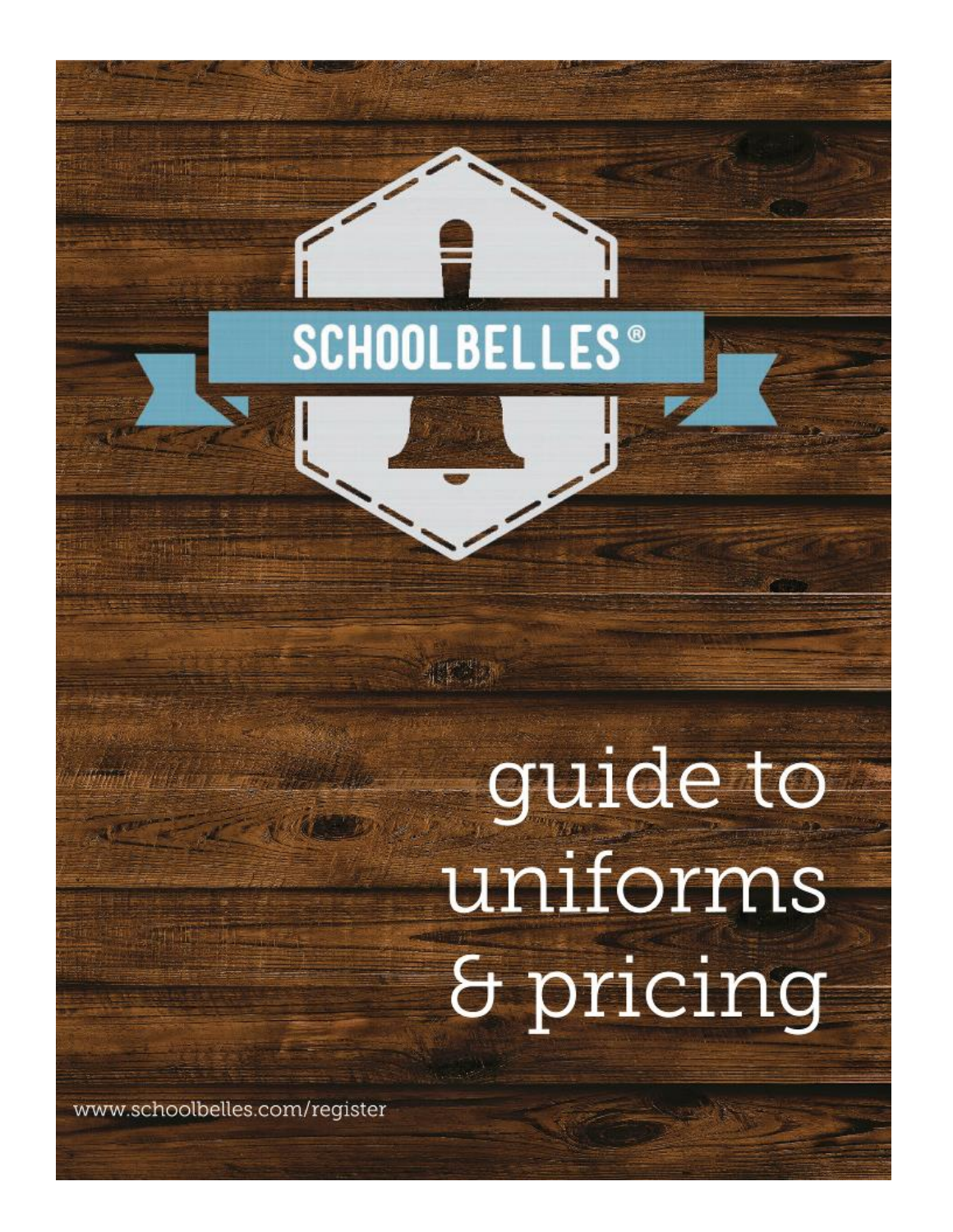F

#### **Girls Program ST. FRANCIS OF ASSISI CATHOLIC**

| <b>Grades K-8</b>    |                       | Use your school code <b>S2820</b>             | Wichita, KS        |
|----------------------|-----------------------|-----------------------------------------------|--------------------|
|                      |                       | for online shopping                           |                    |
|                      | <b>Grades Jumpers</b> |                                               | <b>Price Range</b> |
| $K - 5$              | 1466                  | <b>Center Pleated Jumper</b>                  | \$48.95 - \$50.95  |
|                      |                       | <b>Colors: Green/Navy Polyester Plaid-139</b> |                    |
| <b>Grades Skirts</b> |                       |                                               | <b>Price Range</b> |
| $6 - 8$              | 1576                  | <b>Center Pleated Skirt</b>                   | \$47.95 - \$50.95  |
|                      |                       | <b>Colors: Green/Navy Polyester Plaid-139</b> |                    |
|                      | Grades Oxfords        |                                               | <b>Price Range</b> |
| $K - 5$              | 1739                  | Round Collar Short Sleeve                     | $$15.95 - $22.95$  |
| $K - 5$              | 1740                  | Round Collar Long Sleeve                      | $$16.95 - $24.95$  |
| $K - 8$              | 1770                  | <b>Traditional Oxford, SS</b>                 | \$19.95 - \$26.95  |
| $K - 8$              | 1771                  | <b>Traditional Oxford, LS</b>                 | $$21.95 - $28.95$  |
|                      |                       | Colors: White-17                              |                    |
| Grades Polos         |                       |                                               | <b>Price Range</b> |
| $K - 8$              | 5705                  | A+ Pique Polo Short Sleeve                    | \$17.95 - \$21.95  |
| $K - 8$              | 5706                  | A+ Pique Polo Long Sleeve                     | \$19.95 - \$23.95  |
|                      |                       | Colors: Dark Green-19, White-17               |                    |
|                      | Grades Sweaters       |                                               | <b>Price Range</b> |
| $K - 8$              | 1993                  | V-Neck Pullover Sweater                       | \$31.50 - \$42.50  |
| $K - 8$              | 5912                  | V-Neck Cardigan Sweater                       | $$36.25 - $46.25$  |
| $K - 8$              | 8912                  | Classroom Cardigan Sweater                    | \$29.50 - \$35.50  |
| K - 8                | 8993                  | Classroom V-Neck Sweater                      | $$27.25 - $32.25$  |
|                      |                       | Colors: Dark Green-19, Navy-15                |                    |
|                      |                       |                                               |                    |

|         |      | <b>Grades Embroidered Sweatshirts</b>     | <b>Price Range</b> |
|---------|------|-------------------------------------------|--------------------|
| K - 5   | 2056 | Monogrammed Sweatshirt                    | $$27.85 - $34.30$  |
| $6 - 8$ | 2257 | Quarter Zip Sweatshirt                    | \$46.30 - \$46.30  |
|         |      | Colors: Navy with school monogram-15/2820 |                    |



**Toll-Free Phone Orders 1-888-637-3037 Pricing Subject to Change** Saturday, January 29, 2022 Rep 608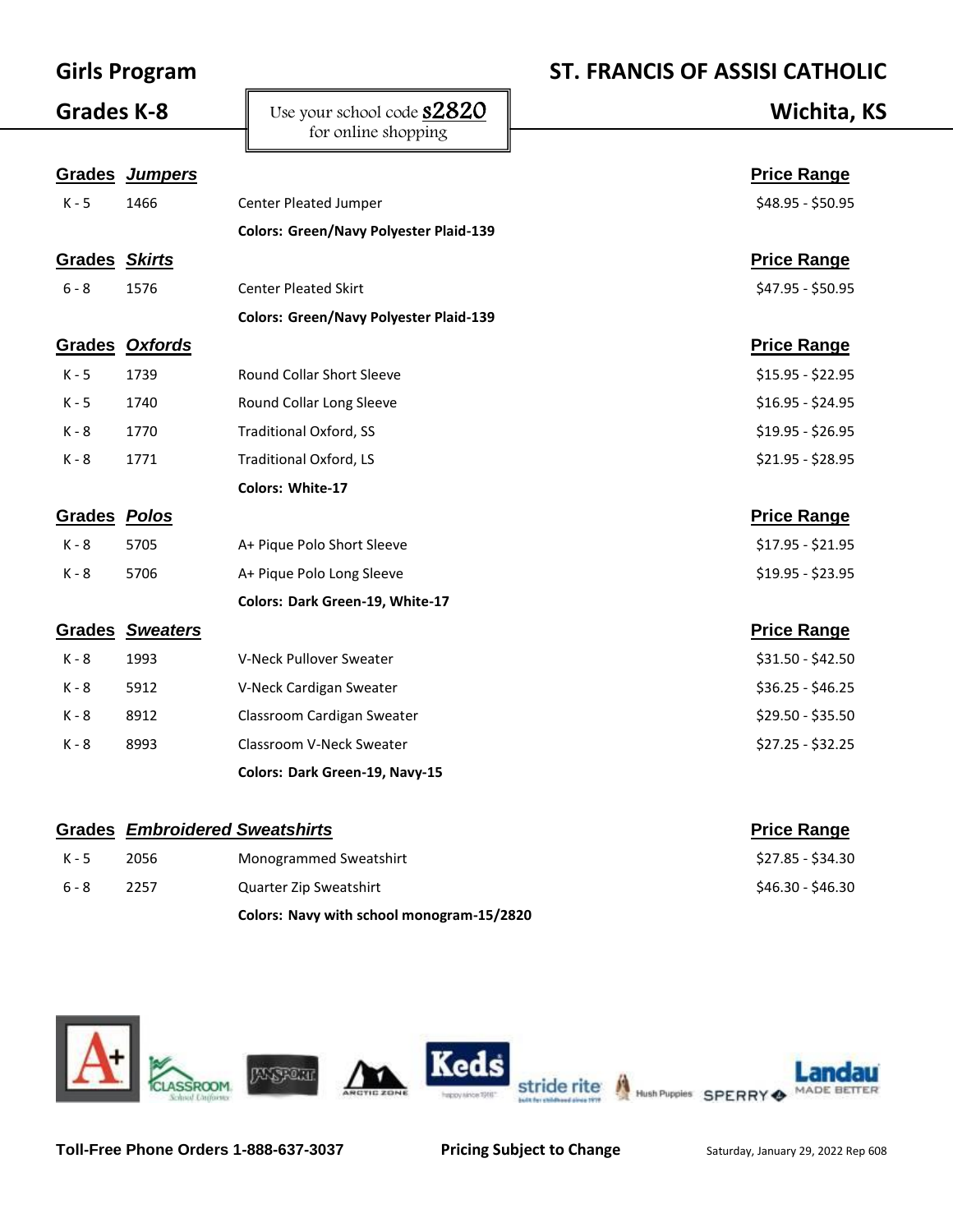| <b>Boys Program</b> |                        |                                                     | <b>ST. FRANCIS OF ASSISI CATHOLIC</b> |  |
|---------------------|------------------------|-----------------------------------------------------|---------------------------------------|--|
| Grades K-8          |                        | Use your school code $$2820$<br>for online shopping | Wichita, KS                           |  |
|                     |                        |                                                     |                                       |  |
| <b>Grades Pants</b> |                        |                                                     | <b>Price Range</b>                    |  |
| K - 8               | 5208                   | Classic Chino                                       | $$26.50 - $33.95$                     |  |
|                     |                        | Colors: Navy-15                                     |                                       |  |
|                     | Grades Oxfords         |                                                     | <b>Price Range</b>                    |  |
| $K - 8$             | 5760                   | <b>Traditional Oxford, SS</b>                       | $$19.95 - $26.95$                     |  |
| K - 8               | 5761                   | <b>Traditional Oxford, LS</b>                       | $$21.95 - $38.75$                     |  |
|                     |                        | Colors: White-17                                    |                                       |  |
| Grades Polos        |                        |                                                     | <b>Price Range</b>                    |  |
| K - 8               | 5705                   | A+ Pique Polo Short Sleeve                          | $$17.95 - $21.95$                     |  |
| K - 8               | 5706                   | A+ Pique Polo Long Sleeve                           | $$19.95 - $23.95$                     |  |
|                     |                        | Colors: Dark Green-19, White-17                     |                                       |  |
|                     | <b>Grades Sweaters</b> |                                                     | <b>Price Range</b>                    |  |
| K - 8               | 1993                   | V-Neck Pullover Sweater                             | $$31.50 - $42.50$                     |  |
| K - 8               | 5912                   | V-Neck Cardigan Sweater                             | $$36.25 - $46.25$                     |  |
| K - 8               | 8912                   | Classroom Cardigan Sweater                          | \$29.50 - \$35.50                     |  |
| K - 8               | 8993                   | Classroom V-Neck Sweater                            | $$27.25 - $32.25$                     |  |
|                     |                        | Colors: Dark Green-19, Navy-15                      |                                       |  |
|                     |                        |                                                     |                                       |  |

|       | <b>Grades Embroidered Sweatshirts</b> |                                           | <b>Price Range</b> |
|-------|---------------------------------------|-------------------------------------------|--------------------|
| K - 5 | 2056                                  | Monogrammed Sweatshirt                    | \$27.85 - \$34.30  |
| 6 - 8 | 2257                                  | Quarter Zip Sweatshirt                    | \$46.30 - \$46.30  |
|       |                                       | Colors: Navy with school monogram-15/2820 |                    |

|                                           | Visit us online or in one of our retail locations and view our selection of<br>Hosiery/socks, belts, shoes, backpacks & colorful accessories! |
|-------------------------------------------|-----------------------------------------------------------------------------------------------------------------------------------------------|
| Colors For<br>School<br>S <sub>2820</sub> | Hosiery/Socks: Navy-15, White-17, Black-22<br>Belts: Black-22, Brown-23, Black/Brown-2223                                                     |